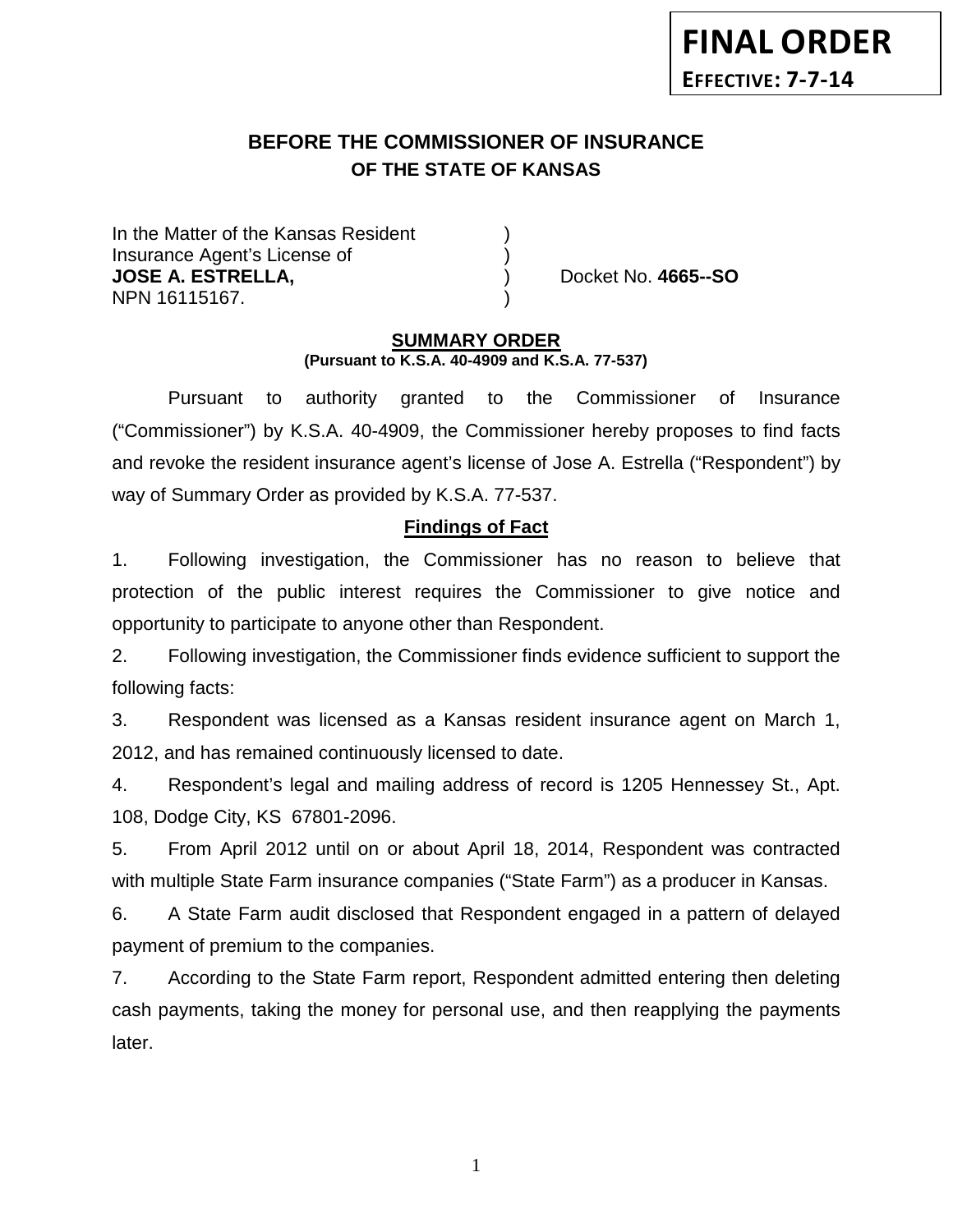8. By letter of May 29, 2014, addressed to Respondent at his mailing address of record, counsel for KID invited Respondent to reply in writing within 15 business days if he disputed the foregoing facts.

9. Respondent did not reply within 15 business days, the letter was not returned, and Respondent has not replied to date; thus, the facts are deemed admitted.

#### **Applicable Law**

10. K.S.A. 40-4909(a) provides, in relevant part:

"The commissioner may deny, suspend, revoke or refuse renewal of any license issued under this act if the commissioner finds that the applicant or license holder has: . . .

(4) Improperly withheld, misappropriated or converted any moneys or properties received in the course of doing insurance business. . . . (8) Used any fraudulent, coercive, or dishonest practice, or demonstrated

any incompetence, untrustworthiness or financial irresponsibility in the conduct of business in this state or elsewhere. K.S.A. 2013 Supp. 40-4909(a).

11. In addition, the Commissioner may revoke any license issued under the Insurance Agents Licensing Act if the Commissioner finds that the interests of the insurer or the insurable interests of the public are not properly served under such

license. K.S.A. 2013 Supp. 40-4909(b).

12. "Any action taken under this section which affects any license or imposes any administrative penalty shall be taken only after notice and an opportunity for hearing conducted in accordance with the provisions of the Kansas administrative procedures act." K.S.A. 2013 Supp. 40-4909(c).

13. "Whenever the commissioner imposes any administrative penalty or denies, suspends, revokes or refuses renewal of any license pursuant to subsection (a), any costs incurred as a result of conducting an administrative hearing authorized under the provisions of this section shall be assessed against the person who is the subject of the hearing or any business entity represented by such person who is the party to the matters giving rise to the hearing." K.S.A. 2013 Supp. 40-4909(f).

# **Conclusions of Law**

14. The Commissioner has jurisdiction over Respondent as well as the subject matter of this proceeding, and such proceeding is held in the public interest.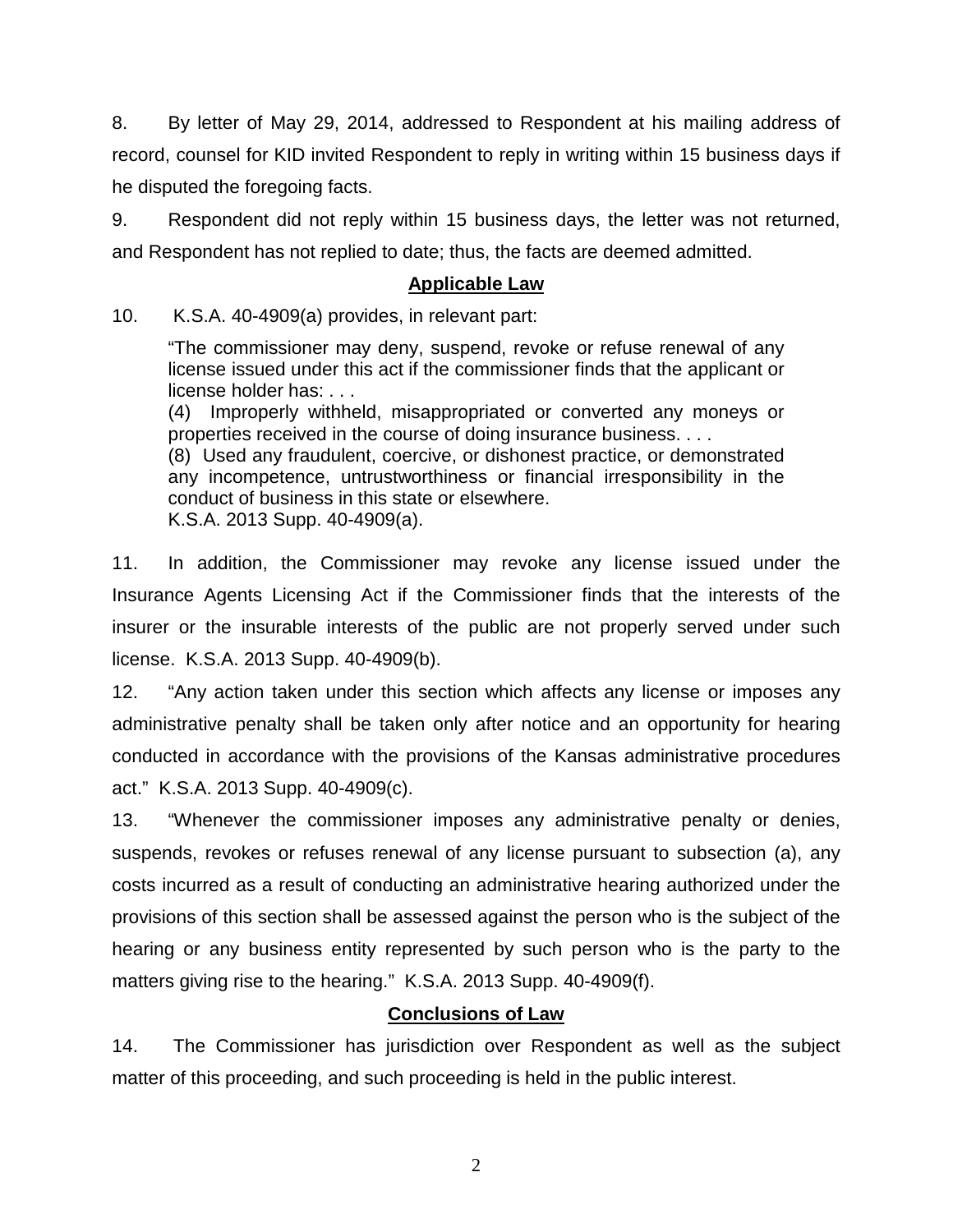15. The Commissioner finds Respondent's license may be revoked pursuant to K.S.A. 40-4909(a)(4) because Respondent has misappropriated or converted funds paid to him as insurance premium.

16. The Commissioner finds Respondent's license may be revoked pursuant to K.S.A. 40-4909(a)(8) because Respondent used fraudulent and dishonest practices in altering records to facilitate his unauthorized use of premium funds.

17. The Commissioner thus finds that sufficient grounds exist for the revocation of Respondent's insurance agent license pursuant to K.S.A. 2013 Supp. 40-4909(a).

18. Finally, the Commissioner finds that Respondent's license may be revoked pursuant to K.S.A. 40-4909(b) because Respondent's license is not serving the interests of insurers or the insurable interests of the public.

19. Based on the facts and circumstances set forth herein, it appears that the use of summary proceedings in this matter is appropriate, in accordance with the provisions set forth in K.S.A. 77-537(a), in that the use of summary proceedings does not violate any provision of the law, the protection of the public interest does not require the KID to give notice and opportunity to participate to persons other than Respondent, and after investigation, KID believes in good faith that the allegations will be supported to the applicable standard of proof.

#### **Policy to be Served**

Before issuing an insurance agent license, the Commissioner must determine that the applicant is qualified and has not committed any act that would be grounds for denial, suspension, or revocation. K.S.A. 40-4905(b). Further, the Commissioner may revoke any license issued under the Insurance Agents Licensing Act if the Commissioner finds that the interests of the insurer or the insurable interests of the public are not properly served under the license. The following action is appropriate to promote the security and integrity of the insurance business and protect insurance consumers by licensing, or continuing to license, persons or entities to sell, solicit, or negotiate insurance in the State of Kansas only if their conduct indicates they are both qualified and trustworthy.

3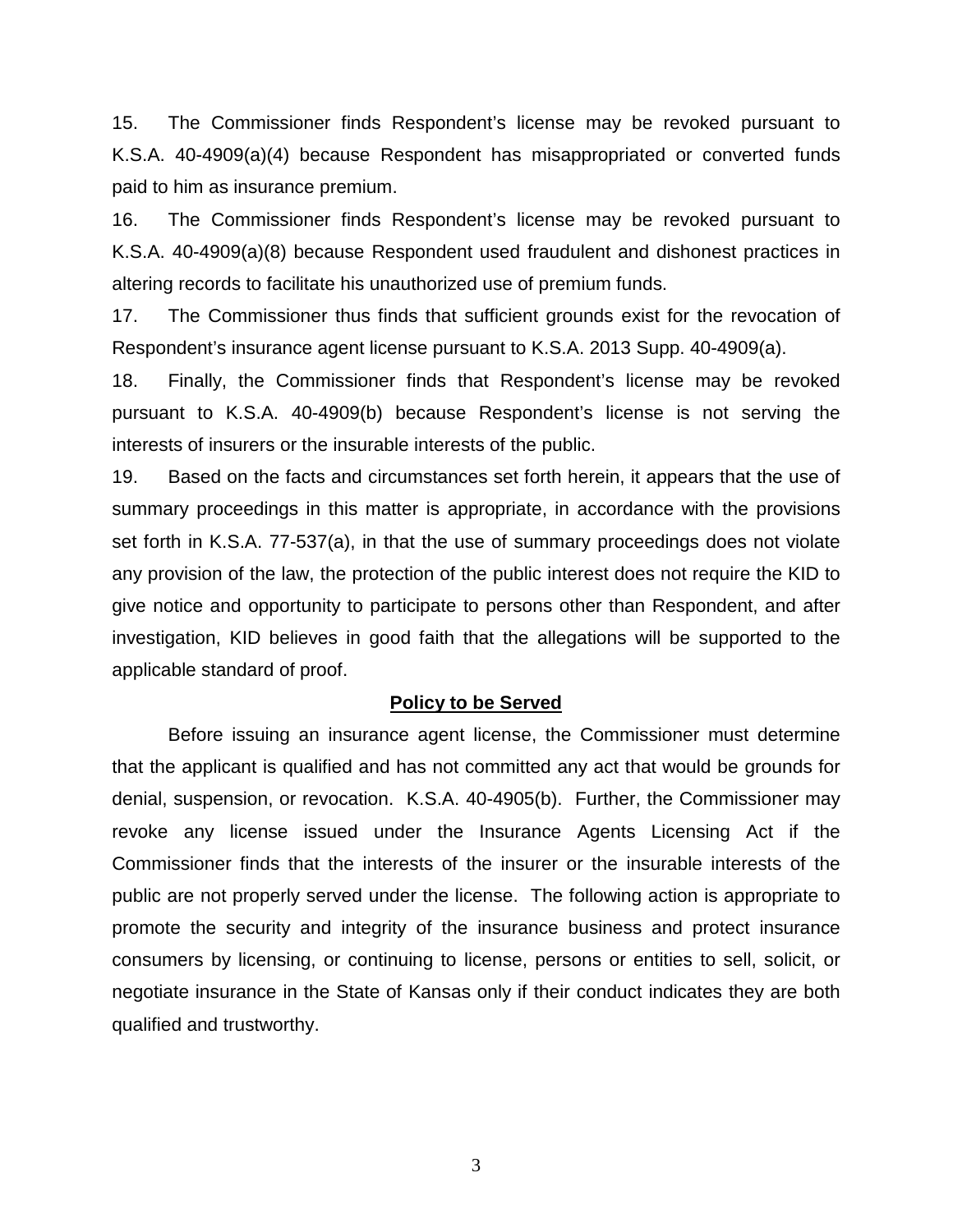**THE COMMISSIONER OF INSURANCE THEREFORE ORDERS** that the Kansas resident insurance agent's license of **JOSE A. ESTRELLA** is hereby **REVOKED** and **JOSE A. ESTRELLA** shall **CEASE and DESIST** from the sale, solicitation, or negotiation of insurance, doing any act toward the sale, solicitation, or negotiation of insurance, and/or receiving compensation deriving from the sale, solicitation, or negotiation of insurance in Kansas or on Kansas risks through business conducted on and after the effective date of this order.

**It is further ordered**, pursuant to KSA 77-415(b)(2)(A), that this order is designated by KID as precedent.

# **IT IS SO ORDERED THIS \_\_17th\_\_ DAY OF JUNE 2014, IN THE CITY OF TOPEKA, COUNTY OF SHAWNEE, STATE OF KANSAS.**



\_/s/ Sandy Praeger\_\_\_\_\_\_\_\_\_\_\_\_\_\_\_\_ Sandy Praeger Commissioner of Insurance

BY:

| /s/ John Wine          |  |
|------------------------|--|
| John Wine              |  |
| <b>General Counsel</b> |  |